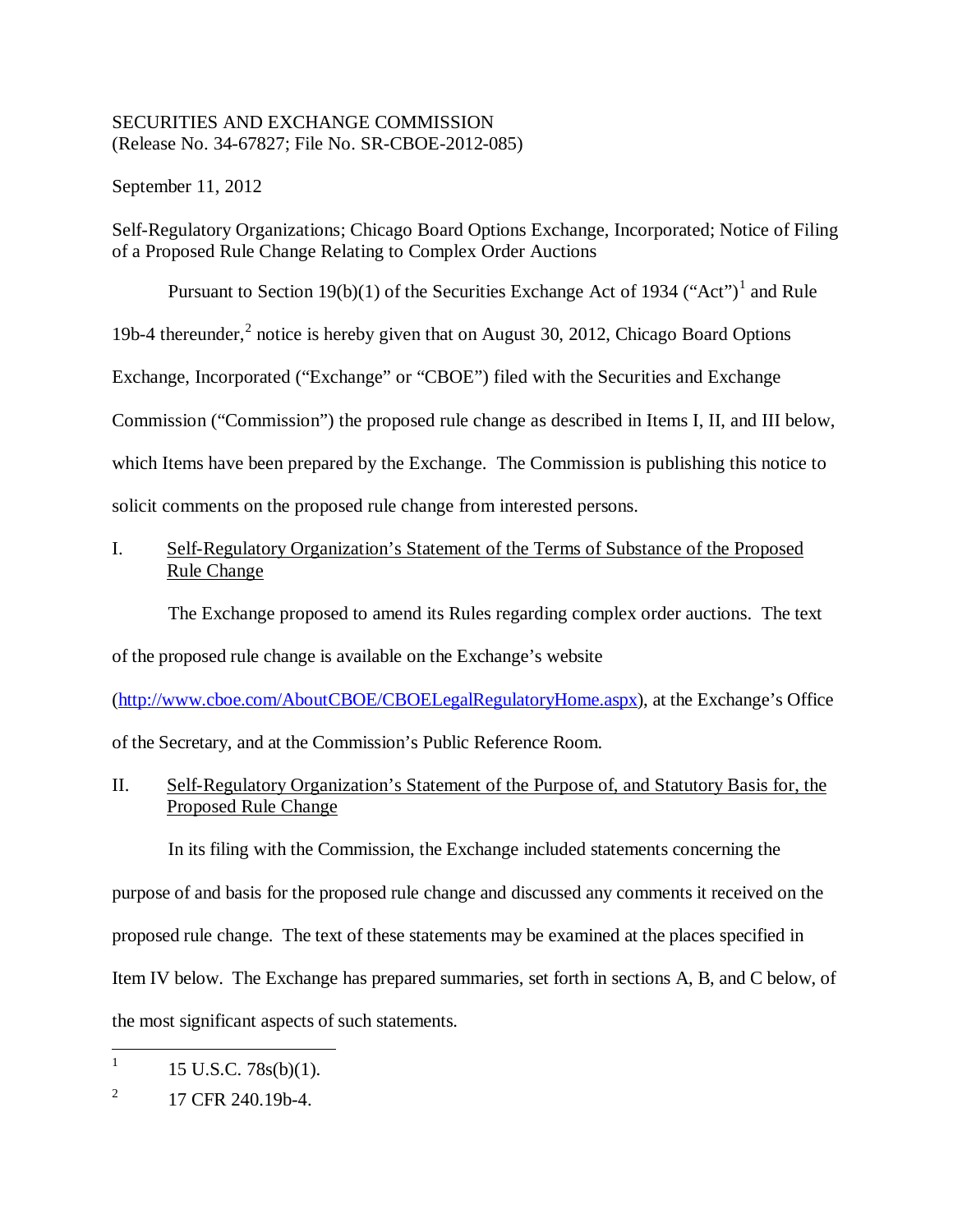# A. Self-Regulatory Organization's Statement of the Purpose of, and Statutory Basis for, the Proposed Rule Change

1. Purpose

On a class-by-class basis, the Exchange may activate the electronic complex order request for responses ("RFR") auction ("COA"), which is a process by which eligible complex orders<sup>[3](#page-1-0)</sup> are given an opportunity for price improvement before being routed to the electronic complex order book ("COB") or once on a PAR workstation. Rule 6.53C(d) provides that prior to routing a complex order to the COB or once on PAR, eligible complex orders may be subject to a COA. On receipt of a COA-eligible order and request from the Trading Permit Holder representing the order that it be COA'd, the Exchange will send an RFR message to all Trading Permit Holders who have elected to receive RFR messages.<sup>[4](#page-1-1)</sup> The RFR message identifies the component series, the size of the COA-eligible order and any contingencies, but not the side of the market. Eligible Trading Permit Holders may then submit responses to the RFR message ("RFR Responses") during the Response Time Interval.<sup>[5](#page-1-2)</sup>

<span id="page-1-0"></span><sup>&</sup>lt;sup>3</sup> An eligible complex order, referred to in Rule 6.53C as a "COA-eligible order," means a complex order that, as determined by the Exchange on a class-by-class basis, is eligible for a COA considering the order's marketability (defined as a number of ticks away from the current market), size, complex order type, and complex order origin type (i.e. nonbroker-dealer public customer, broker-dealers that are not Market-Makers or specialists on an options exchange, and/or Market-Makers or specialists on an options exchange). All determinations by the Exchange on COA-eligible order parameters are announced to Trading Permit Holders by Regulatory Circular. See Rule  $6.53C(d)(i)(2)$  and Interpretation and Policy .01 to Rule 6.53C.

<span id="page-1-1"></span><sup>&</sup>lt;sup>4</sup> See Rule  $6.53C(d)(ii)$ .

<span id="page-1-2"></span><sup>&</sup>lt;sup>5</sup> Each Market-Maker with an appointment in the relevant option class, and each Trading Permit Holder acting as agent for orders resting at the top of the COB in the relevant option series, may submit responses to the RFR message. Alternatively, the Exchange may determine on a class-by-class basis to permit COA responses by all Trading Permit Holders. See Rule 6.53C(d)(iii). A "Response Time Interval" means the period of time during which RFR Responses may be entered, the length of which is determined by the Exchange on a class-by-class basis but may not exceed three seconds. See Rule  $6.53C(d)(iii)(2)$ . RFR Response sizes will be limited to the size of the COA-eligible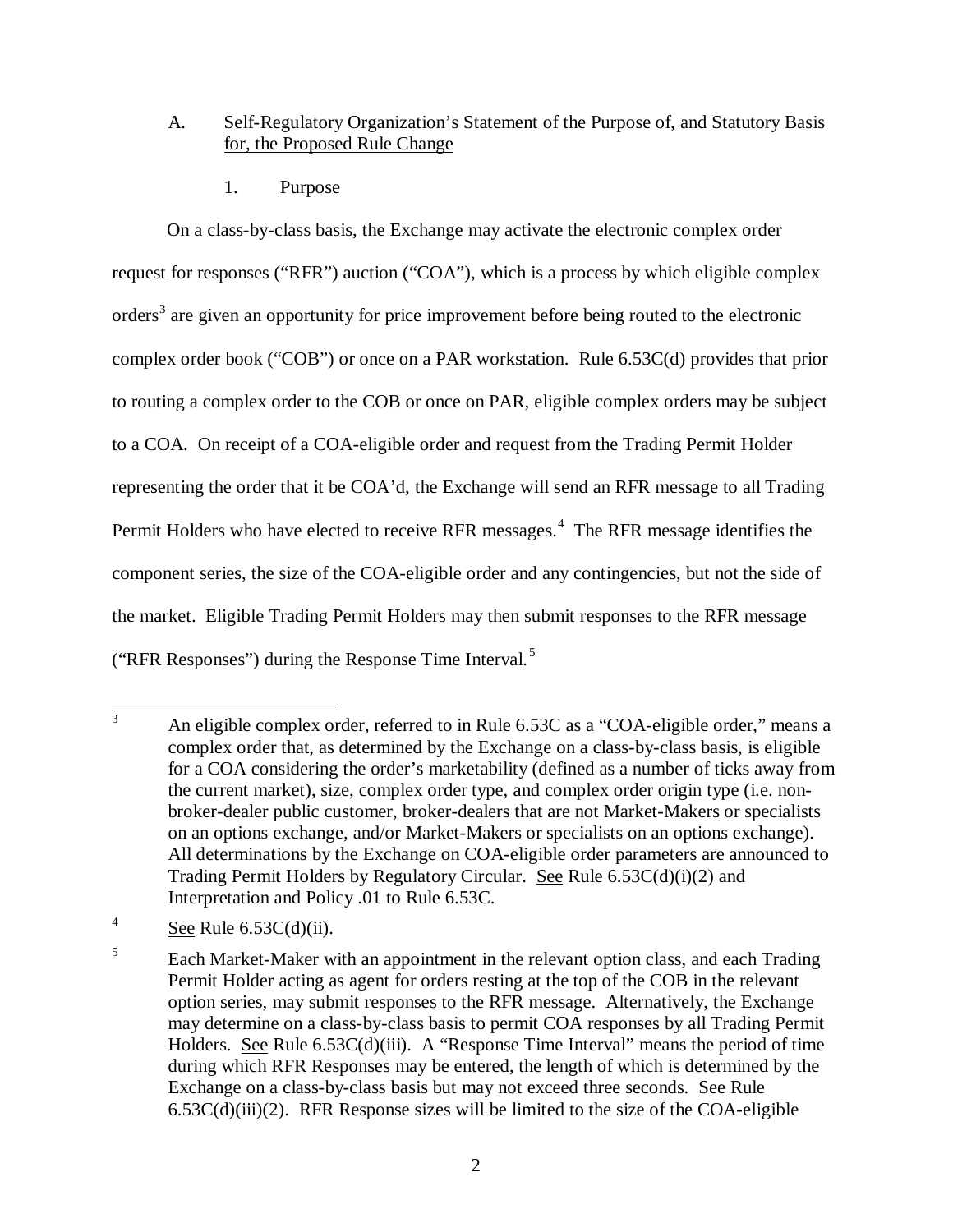Responders to the auction, not knowing the side of the COA order, may send RFR Responses on both sides of the market. The CBOE Hybrid System (the "System") $<sup>6</sup>$  $<sup>6</sup>$  $<sup>6</sup>$  only</sup> considers RFR Responses on the opposite side of the COA order. RFR Responses that are on the same side as the COA order cannot trade with it and thus are unnecessary, and as a result, the System automatically rejects these RFR Responses.

The Exchange proposes to amend its rules to provide that the RFR message will identify the side of the market of the COA-eligible order and to clarify that RFR Responses must be on the opposite side of the market of the COA order. Identification of the side of the market of the COA order in the RFR message will eliminate the entry of unnecessary RFR Responses on the same side of the market of the COA order that the System automatically rejects. The Exchange believes that the proposed rule change will therefore improve the efficiency of the COA process by eliminating excess RFR Responses that can never actually trade with the COA order. The Exchange believes that providing this additional information to Trading Permit Holders in the RFR message could result in more meaningful and effective RFR Responses. RFR Responses that exist at the end of the Response Time Interval with respect to COA-eligible orders will still

 $\overline{a}$ 

<span id="page-2-0"></span><sup>6</sup> The System is a trading platform that allows automatic executions to occur electronically and open outcry trades to occur on the floor of the Exchange. To operate in this "hybrid" environment, the Exchange has a dynamic order handling system that has the capability to route orders to the trade engine for automatic execution and book entry, to Trading Permit Holder and PAR Official workstations located in the trading crowds for manual handling, and/or to other order management terminals generally located in booths on the trading floor for manual handling. Where an order is routed for processing by the Exchange order handling system depends on various parameters configured by the Exchange and the order entry firm itself.

order for allocation purposes and may be expressed on a net price basis in a multiple of the minimum increment or in a smaller increment that may not be less than \$0.01, as determined by the Exchange on a class-by-class basis. RFR responses are not visible other than by the COA system. See Rule  $6.53C(d)(iii)(1)$ . Rule  $6.53C(d)(iv)$  through (viii) describes the processing, execution, and routing of COA-eligible orders, firm quote requirements for COA-eligible orders, and handling of unrelated complex orders.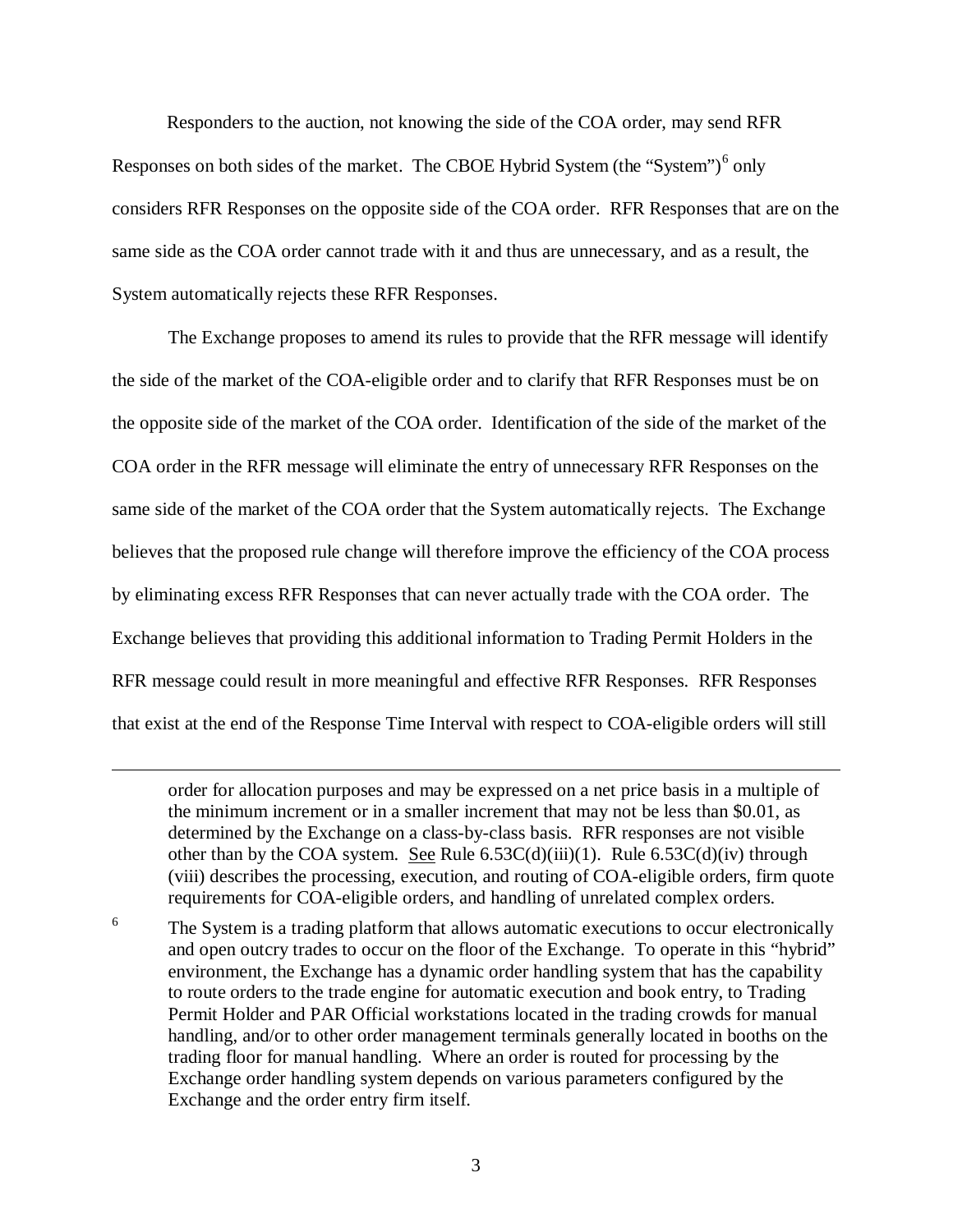be firm. The Exchange will announce the implementation date of the proposed rule change by Regulatory Circular to be published no later than 90 days following the effective date. The implementation date will be no later than 180 days following the effective date.

#### 2. Statutory Basis

The Exchange believes the proposed rule change is consistent with the Act and the rules and regulations thereunder applicable to the Exchange and, in particular, the requirements of Section  $6(b)$  of the Act.<sup>[7](#page-3-0)</sup> Specifically, the Exchange believes the proposed rule change is consistent with the Section  $6(b)(5)^8$  $6(b)(5)^8$  requirements that the rules of an exchange be designed to promote just and equitable principles of trade, to prevent fraudulent and manipulative acts, to remove impediments to and to perfect the mechanism for a free and open market and a national market system, and, in general, to protect investors and the public interest.

In particular, the Exchange believes the proposed rule change protects investors and is in the public interest because it will eliminate the submission of unnecessary RFR Responses on the same side of the market as a COA order (which the System rejects because they cannot trade with the COA order), which will ultimately make the COA process more efficient. The Exchange believes this added efficiency could lead to more meaningful and competitive price RFR Responses, which responses may result in better prices for customers.

#### B. Self-Regulatory Organization's Statement on Burden on Competition

CBOE does not believe that the proposed rule change will impose any burden on competition that is not necessary or appropriate in furtherance of the purposes of the Act.

<span id="page-3-0"></span> $^7$  15 U.S.C. 78f(b).

<span id="page-3-1"></span> $8 \t15$  U.S.C. 78f(b)(5).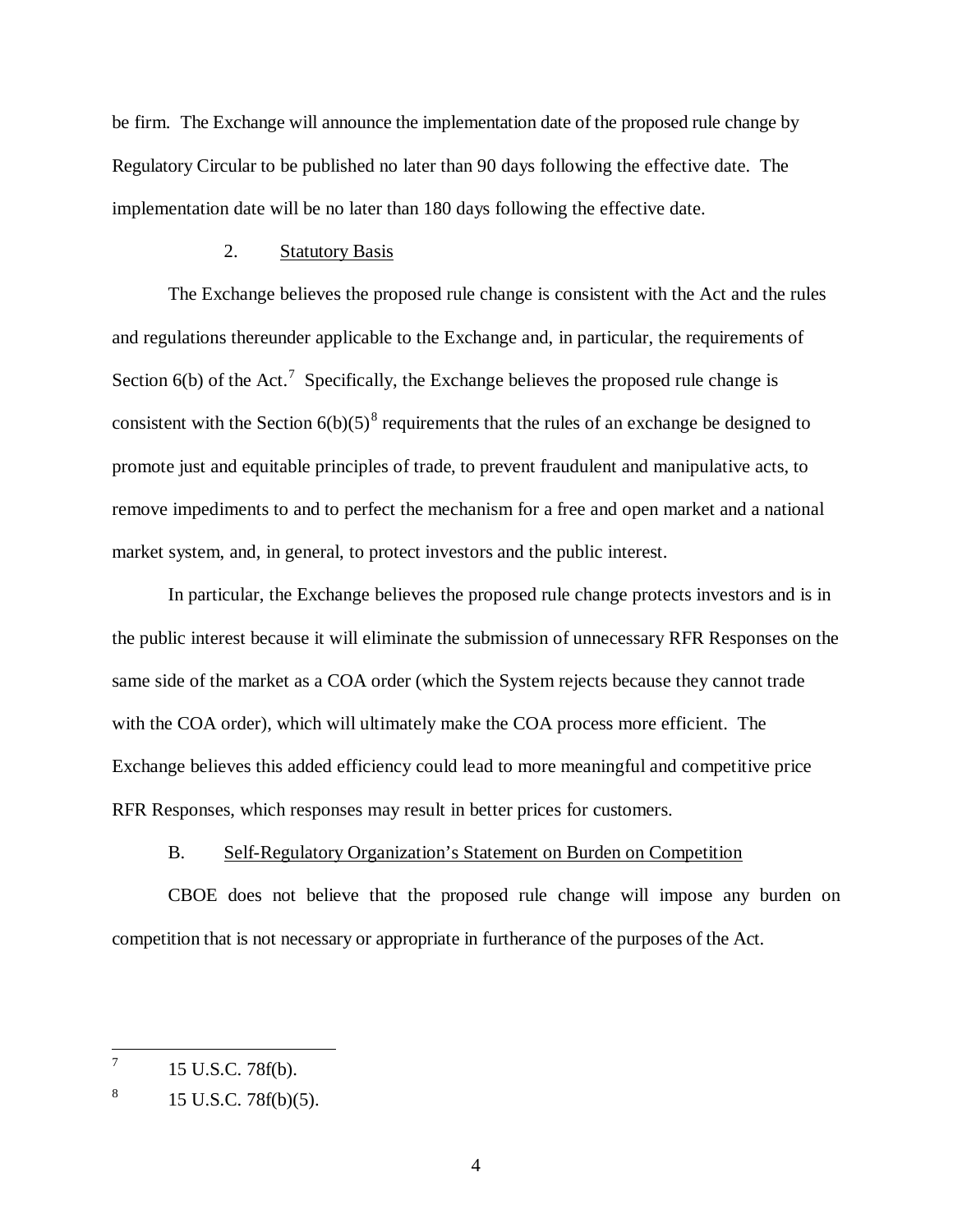C. Self-Regulatory Organization's Statement on Comments on the Proposed Rule Change Received from Members, Participants, or Others

The Exchange neither solicited nor received comments on the proposed rule change.

#### III. Date of Effectiveness of the Proposed Rule Change and Timing for Commission Action

Within 45 days of the date of publication of this notice in the Federal Register or within such longer period (i) as the Commission may designate up to 90 days of such date if it finds such longer period to be appropriate and publishes its reasons for so finding or (ii) as to which the self-regulatory organization consents, the Commission will:

A. by order approve or disapprove such proposed rule change; or

B. institute proceedings to determine whether the proposed rule change should be disapproved.

## IV. Solicitation of Comments

Interested persons are invited to submit written data, views, and arguments concerning the foregoing, including whether the proposed rule change is consistent with the Act. Comments may be submitted by any of the following methods:

## Electronic comments:

- Use the Commission's Internet comment form [\(http://www.sec.gov/rules/sro.shtml\)](http://www.sec.gov/rules/sro.shtml); or
- Send an e-mail to [rule-comments@sec.gov.](mailto:rule-comments@sec.gov) Please include File Number SR-CBOE-2012-085 on the subject line.

# Paper comments:

• Send paper comments in triplicate to Elizabeth M. Murphy, Secretary, Securities and Exchange Commission, 100 F Street, NE, Washington, DC 20549-1090.

All submissions should refer to File Number SR-CBOE-2012-085. This file number should be included on the subject line if e-mail is used. To help the Commission process and review your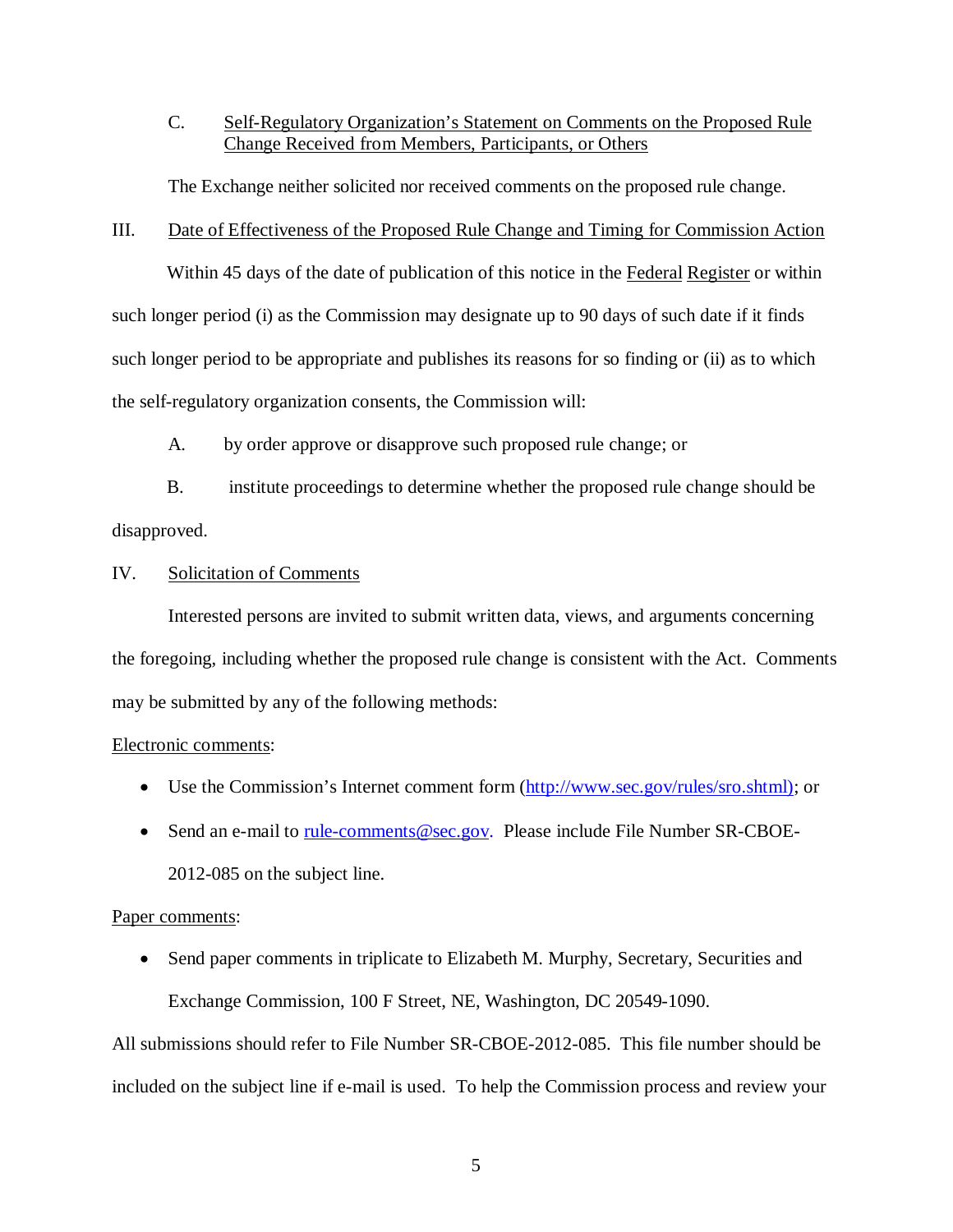comments more efficiently, please use only one method. The Commission will post all comments on the Commission's Internet website [\(http://www.sec.gov/rules/sro.shtml\)](http://www.sec.gov/rules/sro.shtml). Copies of the submission, all subsequent amendments, all written statements with respect to the proposed rule change that are filed with the Commission, and all written communications relating to the proposed rule change between the Commission and any person, other than those that may be withheld from the public in accordance with the provisions of 5 U.S.C. 552, will be available for website viewing and printing in the Commission's Public Reference Room, 100 F Street, NE, Washington, DC 20549, on official business days between the hours of 10:00 a.m. and 3:00 p.m. Copies of the filing also will be available for inspection and copying at the principal office of the Exchange. All comments received will be posted without change; the Commission does not edit personal identifying information from submissions. You should